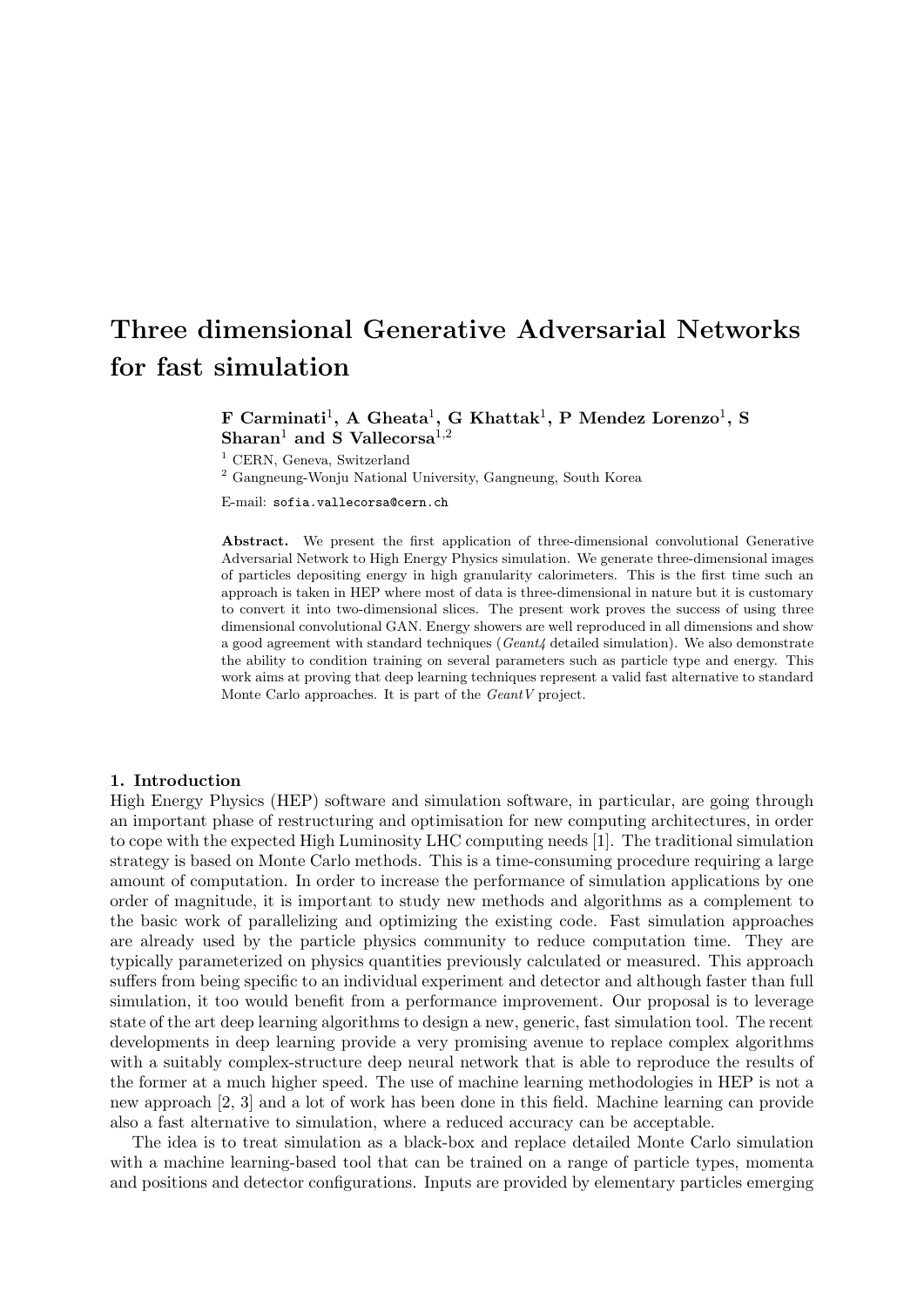from a collision or coming directly from a particle beam. Each particle is characterized by type, energy, direction of flight and the position it enters a detector, leading to 8-9 parameters per particle. More complex input types can also be considered such as jets, sprays of particles moving along a cone, or even whole *events*, collections of all particles emerging from the same primary collision. On the output side, there is also a large range of possibilities to consider. The most basic is the energy deposition in various parts of the detector. More complex outputs, such as detector response signals from data acquisition electronics can also be studied, as well as the final reconstructed particle quantities. Depending on the choice of input and output, the number of parameters may turn out to be very large and different techniques such as feature reduction will need to be applied to reduce dimensionality (and reduce learning time) while preserving correlations. Generative models, like Generative Adversarial Networks [4], seem particularly suited to replace Monte Carlo simulation. The production of realistic samples is straightforward and these techniques can model complicated probability function and deal with multi-modal outputs. Moreover, their ability to perform interpolation and to recover missing data has been already documented [5, 6]. These two features are particularly useful when dealing with particle physics simulations. This paper is structured as follow: after a short introduction about related work in section 2, the next section 3 introduces the calorimeter data set followed by a detailed description of the designed model in section 4. The adversarial training methodology adopted for the project is described in section 5. Preliminary results are presented in section 6. Section 7 concludes the discussion.

## 2. Related Work

Generative Adversarial Networks (GAN) consist of two networks, a generator and a discriminator, competing against each other [4]. The discriminator is constantly trying to catch the fake output produced by the generator, while the generator tries to reproduce images that look as realistic as possible. The discriminator should be updated in such a manner so as to be able to differentiate between the true data and the fake output produced by the generator. Goodfellow et al. [4] has shown that there is a unique solution to the problem with the generator covering the entire data distribution and discriminator getting totally confused [4]. Initially GANs were introduced as Multi Layer Perceptron networks [4]. Since then a lively research and many different applications have developed on the same subject, in particuaar in the field of image processing. A three-dimensional approach is a recent development [7] proving that adversarial training can successfully generate complex three dimensional structures. In HEP, the output of some detectors, e.g the calorimeters, can be also be interpreted in the form of images, thus the same techniques that are used for image recognition can be employed for detector output analysis. Similarly, image generation techniques can be used for detector simulation. The LAGAN or (Location Aware GAN) [8] and CaloGAN [9] generate the ATLAS Liquid Argon calorimeter output as a sequence of three two-dimensional images. Locally connected layers were used as well as propagation of images from previous layer to the next layer [8, 9]. The present work is intended to move further along this direction, simulating three-dimensional calorimeter showers as a whole.

## 3. Input data set

The data set that we use for our studies, was produced in the context of the CLIC detector design [10] and it is available under the DD4hep software framework [11]. It consists of energy showers generated with the Geant4 software [13] inside the CLIC electromagnetic and hadronic calorimeters detector prototype [10]. This is an example of next generation highly granular calorimeters and therefore it represents a demanding use case simulation will have to face during High Luminosity LHC runs. This data set was produced in an effort to provide the HEP community with a common benchmark to perform tests, development and optimization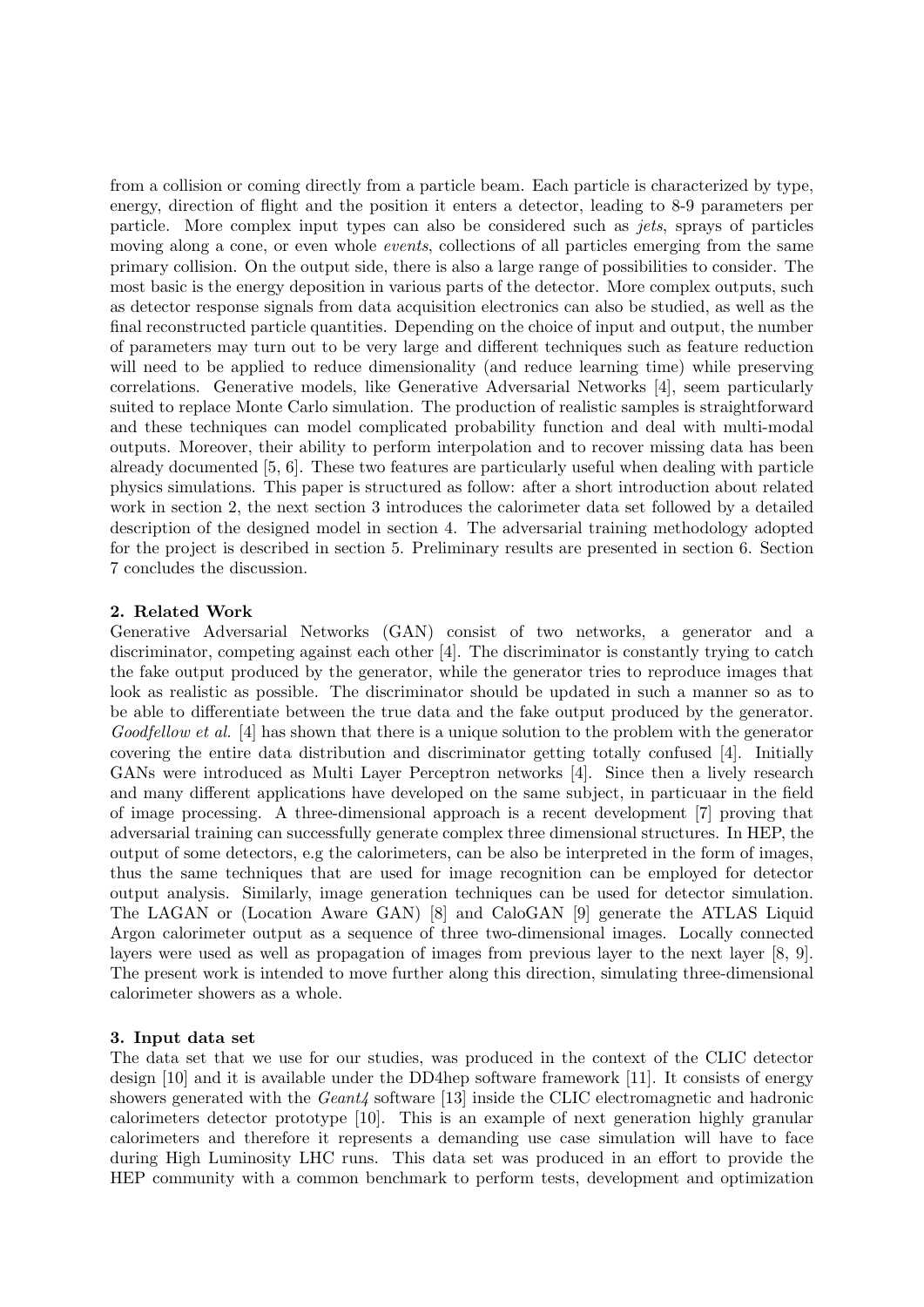of different machine learning techniques. Details of this work are available [12]. Here, we just want to highlight its most important features. The electromagnetic calorimeter (ECAL) is a sampling calorimeter consisting of 25 layers of Tungsten absorber with silicon sensors in between them. The first 17 absorber layers have a thickness of 2.4 mm, while the other 8 layers are twice as thick. Each plane of silicon sensor is 0.5 mm thick and it is segmented in (5.1 mm x 5.1 mm) cells. The inner radius of the calorimeter is 1.5 m. The hadron calorimeter (HCAL) is located behind the ECAL. Its barrel section consists of 60 layers of Steel and polystyrene scintillator sensors. Each sensor layer is segmented in  $(3.0 \text{ cm} \times 3.0 \text{ cm})$  cells, i.e. each HCAL cell corresponds approximately to a layer of 6x6 ECAL cells. Our study focuses on the electromagnetic calorimeter data, as a first step. Individual particles (electrons, photons and pions) travel through the tracking device and hit the inner surface of the electromagnetic calorimeter. An individual entry in the data set represents the energy deposit produced by the shower of particles generated by the collision of the incoming particle inside the detector. Each cell is characterized by the energy recorded in it and three indices  $(X, iY, iZ)$ , identifying the position of the cell. For each of the 25 ECAL sensor planes, a 25x25 array of cell is defined. The information stored for the ECAL shower is then  $E(iX, iY, iZ)$  for each of the  $25x25x25$  cells around the barycentre. The events are stored in a set of compressed HDF5 files. A 25x25x25 numpy array labeled ECAL includes the 25x25x25 energy deposits around the shower barycentre on each of the 25 planes. The three indices correspond to  $(X, iY, iZ)$ . The event also includes the information on the nature of the incoming particle and its energy. About 1M showers have been generated for each particle kind (electrons, photons and neutral pions). The energy of the incoming particle is sampled from a uniform [0-500 GeV] spectrum.



## 4. Models architecture

Figure 1. The three dimensional GAN model

Our model is implemented using keras [14] and tensorlow [15]. In the initial implementation, a three-dimensional reconstruction is implemented, incorporating image class labels (GAN images can be conditioned on some auxiliary input like particle type) [16]. The volumetric space for the image is 25x25x25 corresponding to the ECAL cells in the data set. A three dimensional, volumetric approach preserves the correct spatial relationships for the shower energy depositions,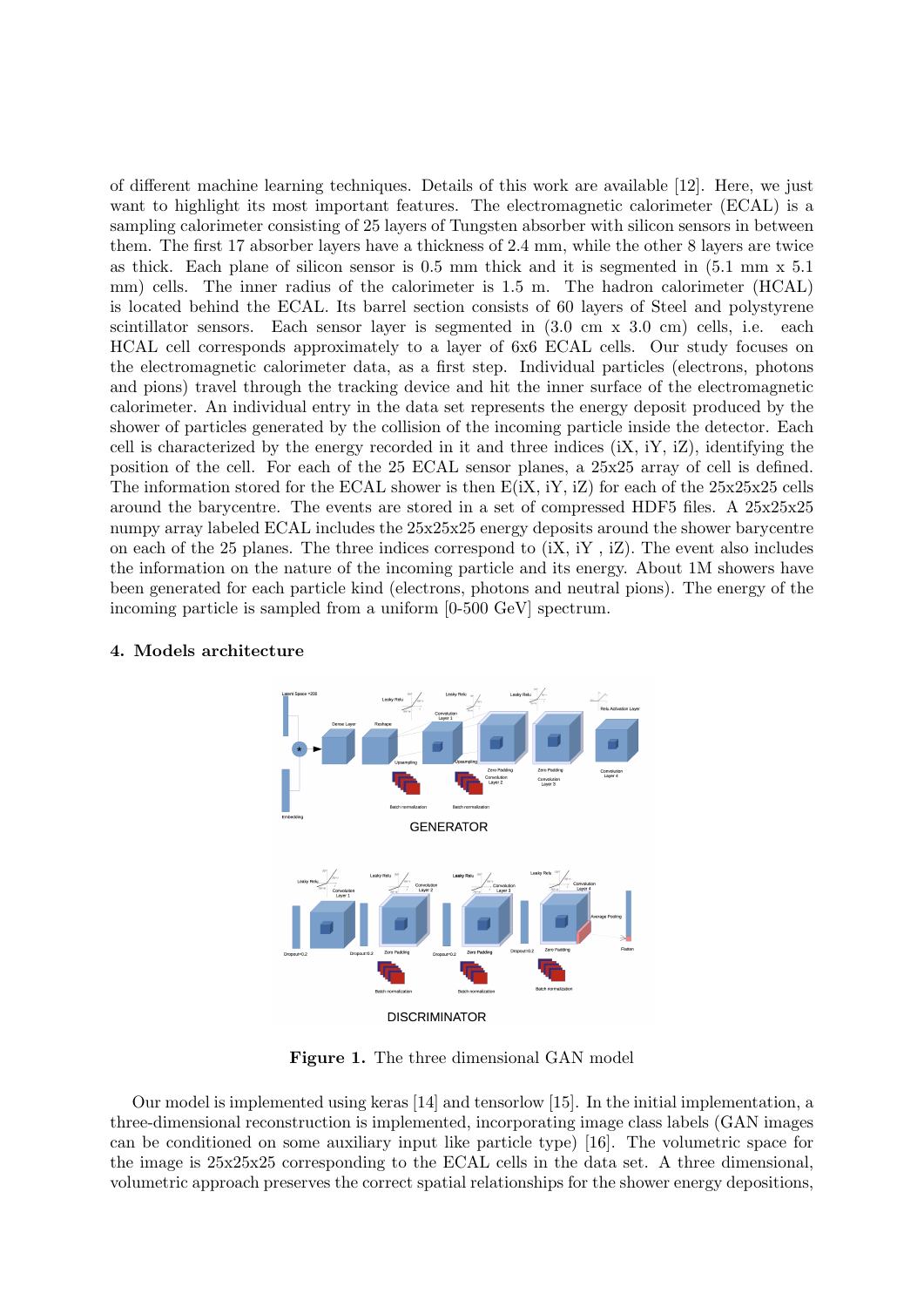but it has the disadvantage of a much larger number of parameters. This difficulty is addressed by designing networks as simple as possible and by keeping the training times within acceptable limits. The generator, as well as the discriminator, consist of four convolutional layers as shown in figure 1. Leaky rectified linear unit activation functions are used, except for the last layer in the generator, where a rectified unit is used instead. Batch normalization layers are also included to improve performance. The generator uses a latent noise vector from a uniform probability distribution as well as the chosen class of the image to generate. The image class vector is embedded into the latent noise vector, thus implementing class conditioning on the generated images. An initial dense layer and two upsampling layers are also added to get the desired image dimensions of  $25x25x25$ . The discriminator input is a batch of images to be discriminated. There are two categorial outputs activated by sigmoidal activation functions on the final flattened layer. The first output is the binary real/generated flag. The second output denotes the image class (particle type). In the present effort two classes electron and photon are considered making the second output also binary.

#### 5. Adversarial training strategy

In the adversarial framework, the discriminator and the generator are trained against each other [4]. The training strategy follows a rather standard approach already described in [9].

Initially the generator is used to generate images from random class labels. The first batch of images provided to the discriminator are actual images from the data set and the discriminator is trained to make the correct prediction. It is then trained a second time on fake images. In order to keep the system balanced, the generator is also trained twice. The generator loss is defined as the discriminator loss when all generated images are real, effectively training the generator to reduce this loss. The networks are trained for 30 epochs on 100000 electrons of 100 GeV energy. This configuration is used to perform also a second experiment in which the primary particle energy is used to condition the training. The generator input noise vector is multiplied by the primary particle energy and the discriminator outputs are changed. The first output tells us whether the image is real or fake and the second output provides a floating-point value, predicting the input energy of the particle. A combined loss function is built as the sum of three terms: a binary cross entropy term accounting for the binary real/fake output, two mean relative error terms measuring how consistent is the discriminator energy prediction with respect to the primary particle energy and the sum of energy depositions generated in the calorimeter cells. It is important to note that, in this case, we are adding an energy regression test to the discriminator network. While not being the primary scope of this work, the regression test is an important cross check for our method, as it proves that we are capable of generating particle showers corresponding to specific energy values. In this second experiment, we train the GAN models on 200000 electrons generated with a uniform energy between 0 and 500 GeV. Training on a single NVIDIA GeForce GTX 1080 for 30 epochs requires slightly less than a day.

## 6. Preliminary results

The results are in good agreement with detailed simulation data. Energy showers are well reproduced in all dimensions and show a reasonable agreement with standard Monte Carlo techniques ( $Geant\ell$ ). A detailed study to assess the quality of the GAN images, using typical high level calorimeter reconstruction variables is ongoing. In the meantime, we have studied the single cell energy response fitting it to a Gaussian: we obtain that the energy mean value and the standard deviation agree well within the statistical errors with the detailed Monte Carlo simulation results. In particular, the standard deviations, that measure the cell energy resolution, agree within 6% for most of the highly-populated cells (traditional accuracy of fast simulation models does not go below 10% [17]). Figure 2, on the left, represents an example of a three-dimensional image generated by the GAN for a 100 GeV electron. On the right, the shower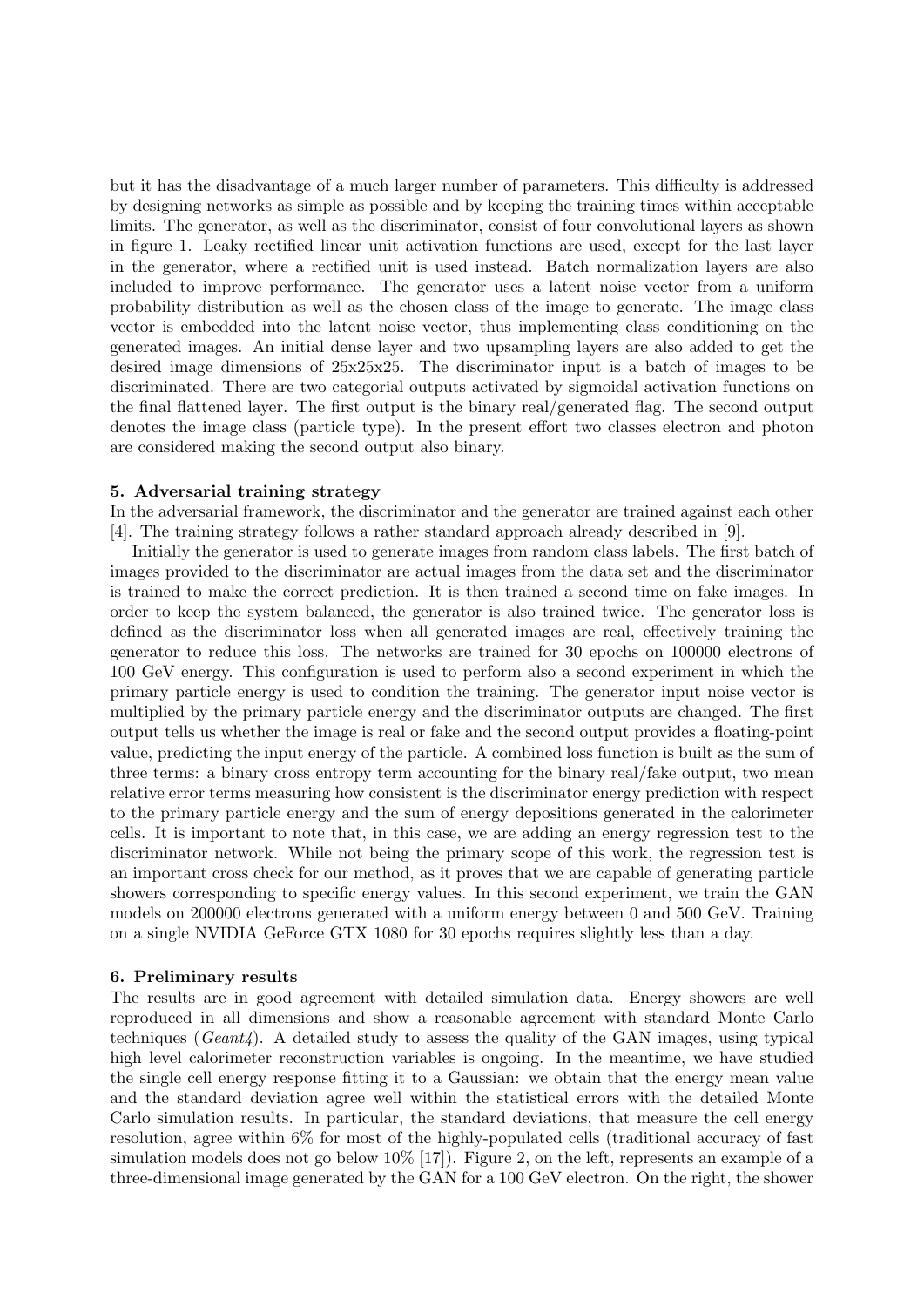average longitudinal section obtained from 1000 electrons is shown. The GAN generated showers are compared to the results of Geant4 full simulation. Table 1 summarises the preliminary



Figure 2. (left) The three-dimensional representation of an energy shower created by a 100 GeV electron as generated by the GAN, using particle type as conditioning information. (right) Longitudinal shower shapes for 100 GeV electrons: GAN result is compared to full Geant<sub>4</sub> simulation. The Z coordinate indicates the bin index in the longitudinal direction.

results obtained from the discriminator energy regression test. The performance of the network is remarkably good considered that no effort was made to optimise the network architecture for different energy values. The convolutional layers parameters were, in fact optimised to reproduce at best 100 GeV particles and, consistently, the best performance is achieved for showers generated at 100 GeV. This is expected since convolutional layers are sensitive to the spatial shape of the energy showers, which changes according to the primary particle energy.

|                                                                                    | <b>Table 1.</b> Preliminary discriminator energy regression test results. The discriminator associates |
|------------------------------------------------------------------------------------|--------------------------------------------------------------------------------------------------------|
|                                                                                    | an energy value to every image generated by the generator. For each energy point we generate           |
| 1000 particles and calculate mean value and spread for the discriminator response. |                                                                                                        |

| Primary Energy<br>(GeV) | Discriminator Mean Energy<br>(GeV) | <b>Standard Deviation</b><br>(GeV) |
|-------------------------|------------------------------------|------------------------------------|
| 50                      | 57                                 | 14                                 |
| 100                     | 99                                 | 2                                  |
| 200                     | 190                                | 10                                 |
| 300                     | 290                                | 5                                  |
| 400                     | 378                                | 6                                  |
| 500                     | 465                                |                                    |

From the computing performance perspective, we run a very simple test comparing the time needed to generate a single shower using  $Geant_4$  and the trained 3d GAN network:  $Geant_4$  full simulation on an Intel Xeon E5-2683 processor takes approximately one minute, 3d GAN on the NVIDIA GeForce GTX 1080 just 0.04 milliseconds.

## 7. Conclusion

This study shows that Generative Adversarial Networks are a good candidate for fast simulation of high granularity detectors, typically forseen for the next generation accelerators. We have